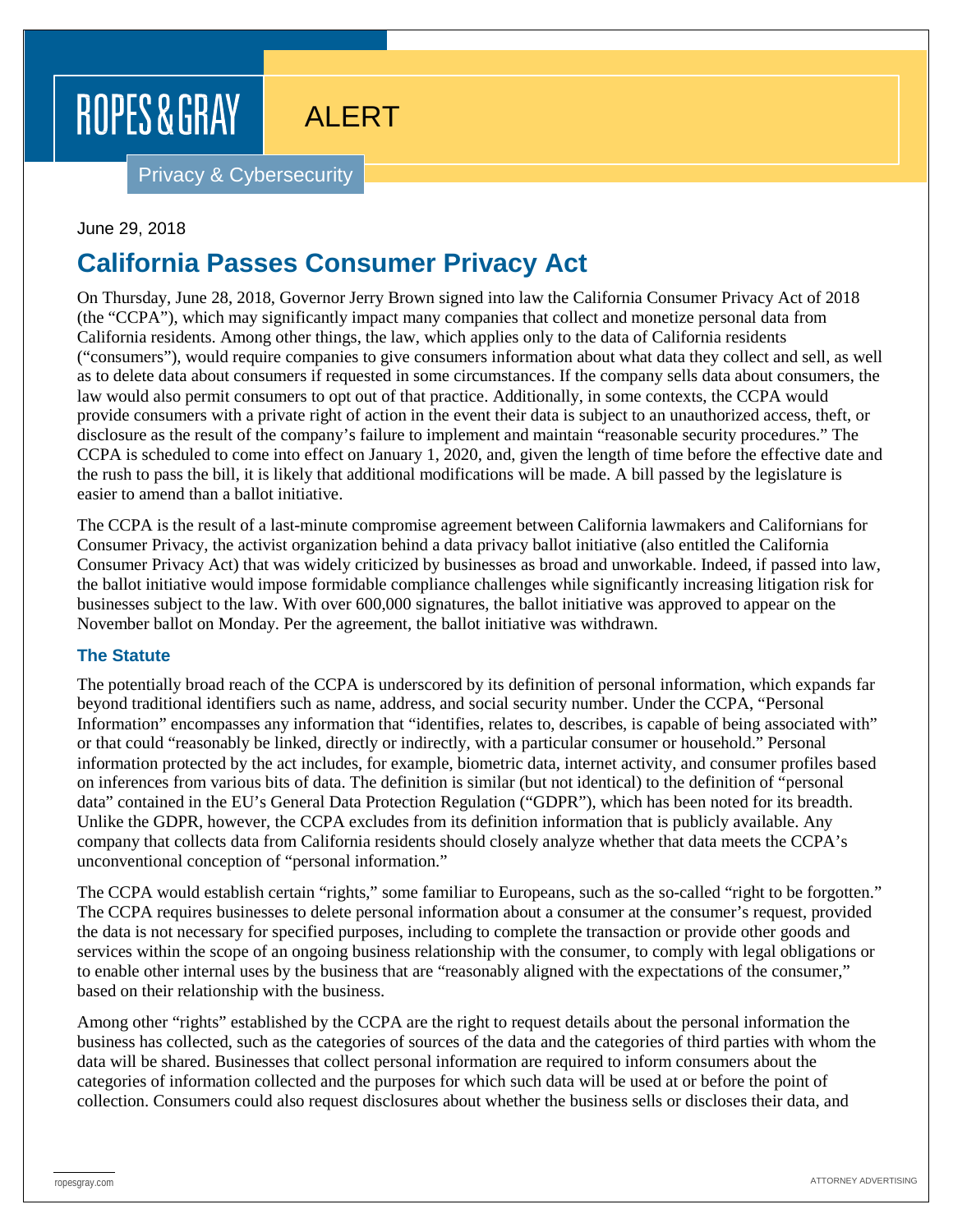### ROPES&GRAY

June 29, 2018

ALERT | 2

would have the right to opt out of any such sales. While the CCPA expressly prohibits companies from discriminating against customers who choose to exercise these rights, the bill does not prohibit a business from charging a consumer a premium, provided the premium is a reasonable price and is related to the "value provided to the consumer by the consumer's collected data" (an awkward phrase, discussed further below).

Businesses can also expect another round of revisions to their privacy policies, as the CCPA requires that covered businesses update their privacy policy to include descriptions of the new consumer rights, the methods for submitting requests, and the categories of personal information that it collects, sells, or discloses for a business purpose. Businesses that have "actual knowledge" that a consumer is under the age of 16 are prohibited from selling personal information about that consumer unless the consumer (or, in the case of children under the age of 13, their parent or guardian) opts in.

#### **Enforcement**

One feature of the CCPA receiving significant attention is its creation of a private right of action for California residents whose unencrypted "personal information" is subject to unauthorized access, exfiltration, theft, or disclosure "as a result of" a failure by the company to institute "reasonable" security procedures and practices. The CCPA provides for statutory damages of between \$100 to \$750 per consumer per incident, or actual damages if greater. However, the meaning of "personal information" for purposes of the private right of action is limited to the more traditional identifiers contained in California's data security statute, such as name, social security number, and credit card information, rather than the broad definition of "personal information" used elsewhere in the CCPA.

Additionally, there are further limits imposed on the right of action. First, the CCPA requires would-be plaintiffs to provide businesses with 30 days' written notice of the alleged violation before filing suit and precludes an action if the business cures the alleged violation in that time frame. Second, plaintiffs would have to provide notice of any action to the California Attorney General, who would have the authority to notify the consumer that he or she must not proceed on the action.

Notably, unlike the proposed ballot measure, the CCPA does not create a private right of action for violations of other provisions of the statute. Instead, civil penalties for violations of the statute would be exclusively assessed and recovered in civil actions brought by the California Attorney General. The proposed ballot measure also provided for whistleblower actions, which are not included in the CCPA.

### **Exceptions**

The CCPA's scope is limited by several exceptions. First, the law only applies to businesses that (1) have revenues of over \$25 million; (2) buy, sell, or receive for the business's commercial purposes personal information about 50,000 or more customers; or (3) derive more than 50 percent of their annual revenue from selling consumers' personal information. Second, the law does not restrict the processing of "deidentified" data or aggregate consumer information. Deidentified data is data that cannot reasonably identify or be linked to the individual, directly or indirectly, provided that the business has instituted safeguards to prevent any such re-identification. Third, the law does not impact the processing of data if both the consumer and the conduct at issue occur outside of California. Fourth, the law does not apply to health information governed by HIPAA. Other carve-outs include the collection or use of data to comply with other laws or to cooperate with law enforcement, processing of personal data covered by Gramm Leach Bliley, to the extent there is a conflict between the laws, and the sale of information to or from a consumer reporting agency covered by the Fair Credit Reporting Act.

#### **Looking Ahead**

Although the CCPA is not scheduled to become effective until 2020, companies potentially subject to it should begin to evaluate how it might impact their operations. Perhaps reflecting the rushed manner in which the legislation was adopted, there remains considerable ambiguity about some key provisions within the Act. For example, as discussed above, companies are not permitted to discriminate against consumers who exercise their rights under the Act through differentiated pricing or lower service levels. However, the Act provides that companies may offer a